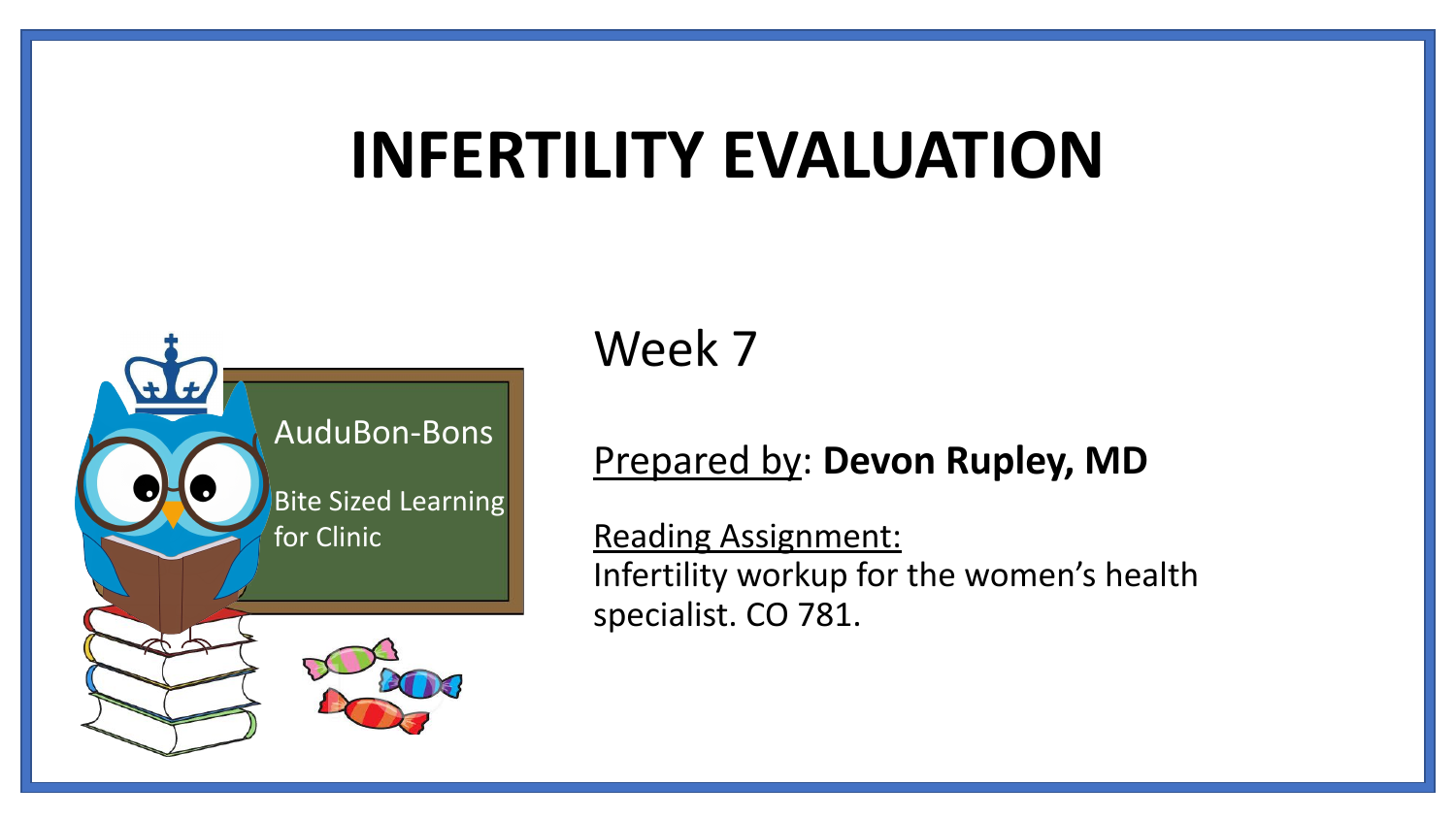# LEARNING OBJECTIVES

- To understand the definition of infertility
- To review the approach to a patient with infertility
- To counsel patients on initial evaluation for infertility

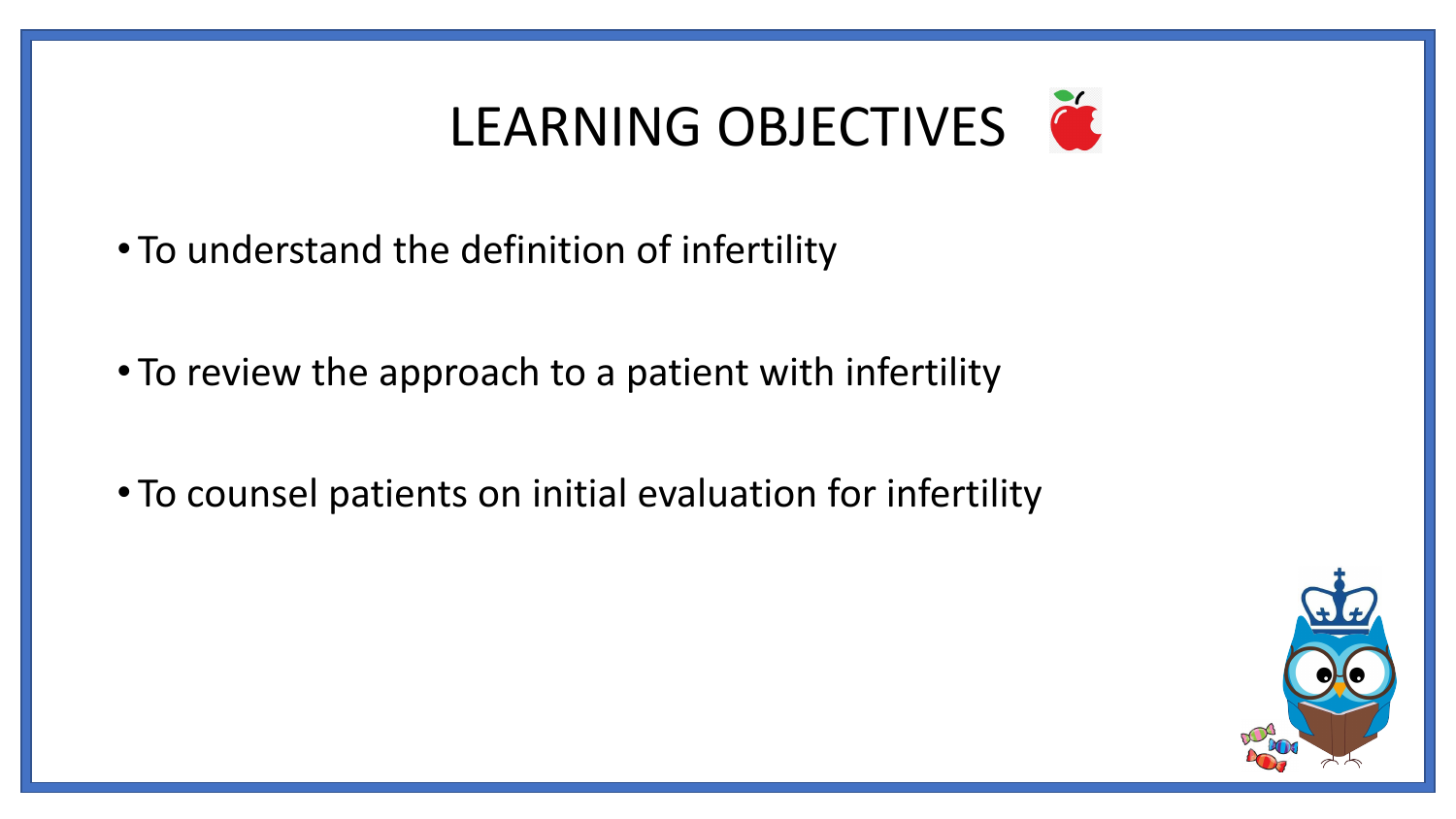### CASE VIGNETTE

- Ms. Nobabies is a 37 yo G0 woman who presents for her annual exam and has no complaints.
- •When you ask about contraceptive use, she replies she stopped the birth control pills she had been using for "as long as she could remember" 8 months ago as she and her partner decided they were ready to "try".

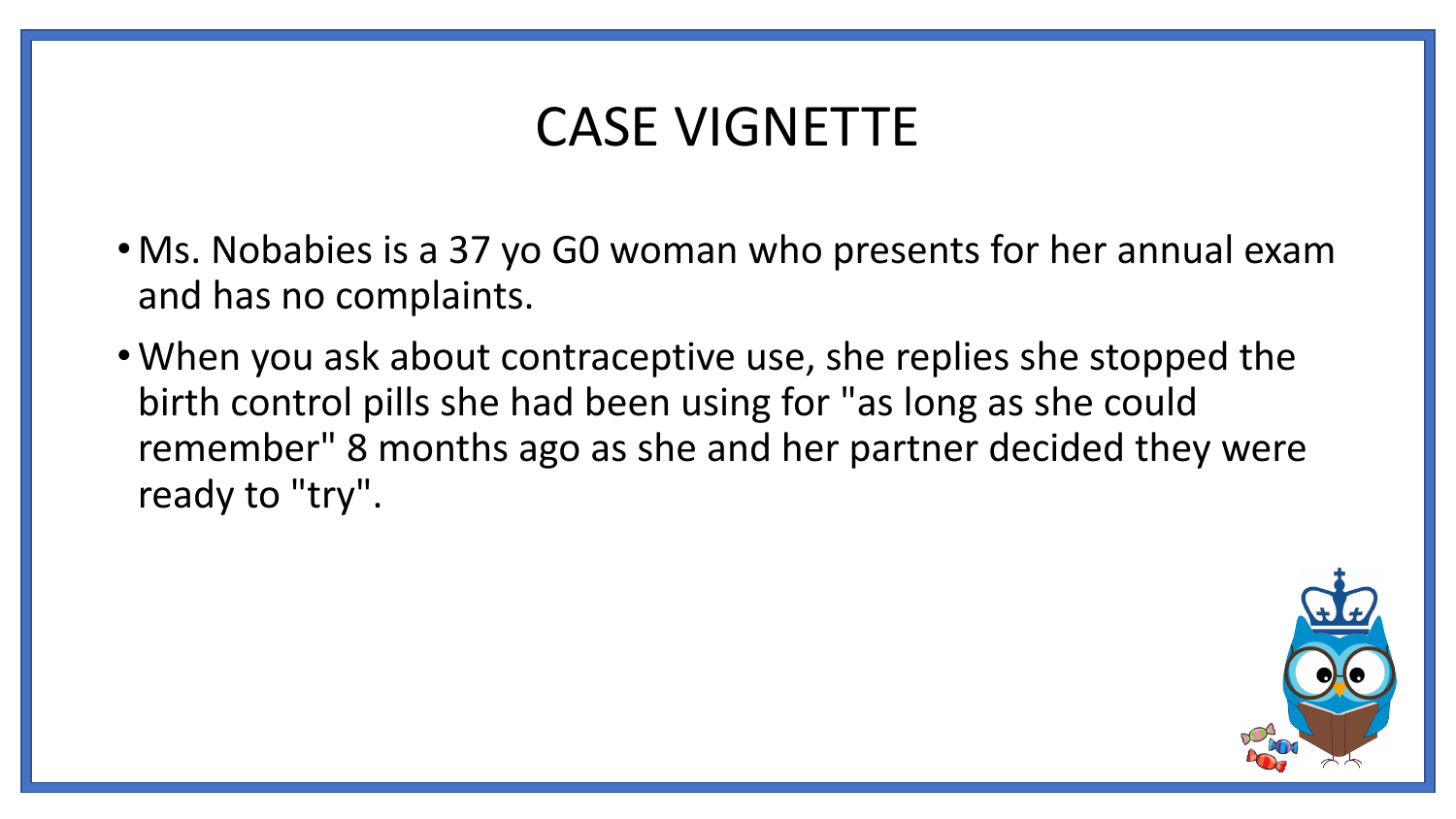### FOCUSED HISTORY

#### **•What elements of this patient's history are most relevant?**

- **• PMH:** Seasonal allergies
- **• PSH:** Wisdom teeth
- **• POBH: G0**
- **• PGYNH:** Regular menses on OCPs. **Irregular since stopping 8 months ago.** Denies abnormal paps or STIs. Denies history of fibroids or cysts.
- **• MEDS:** PNV
- **• All:** NKDA
- **• FH:** Mother has HTN, father with DMII
- **• SH:** Married and partner has been supportive. Denies tob, drug use. Social EtOH use. Denies IPV. Works as a teacher's aide. Accept blood products.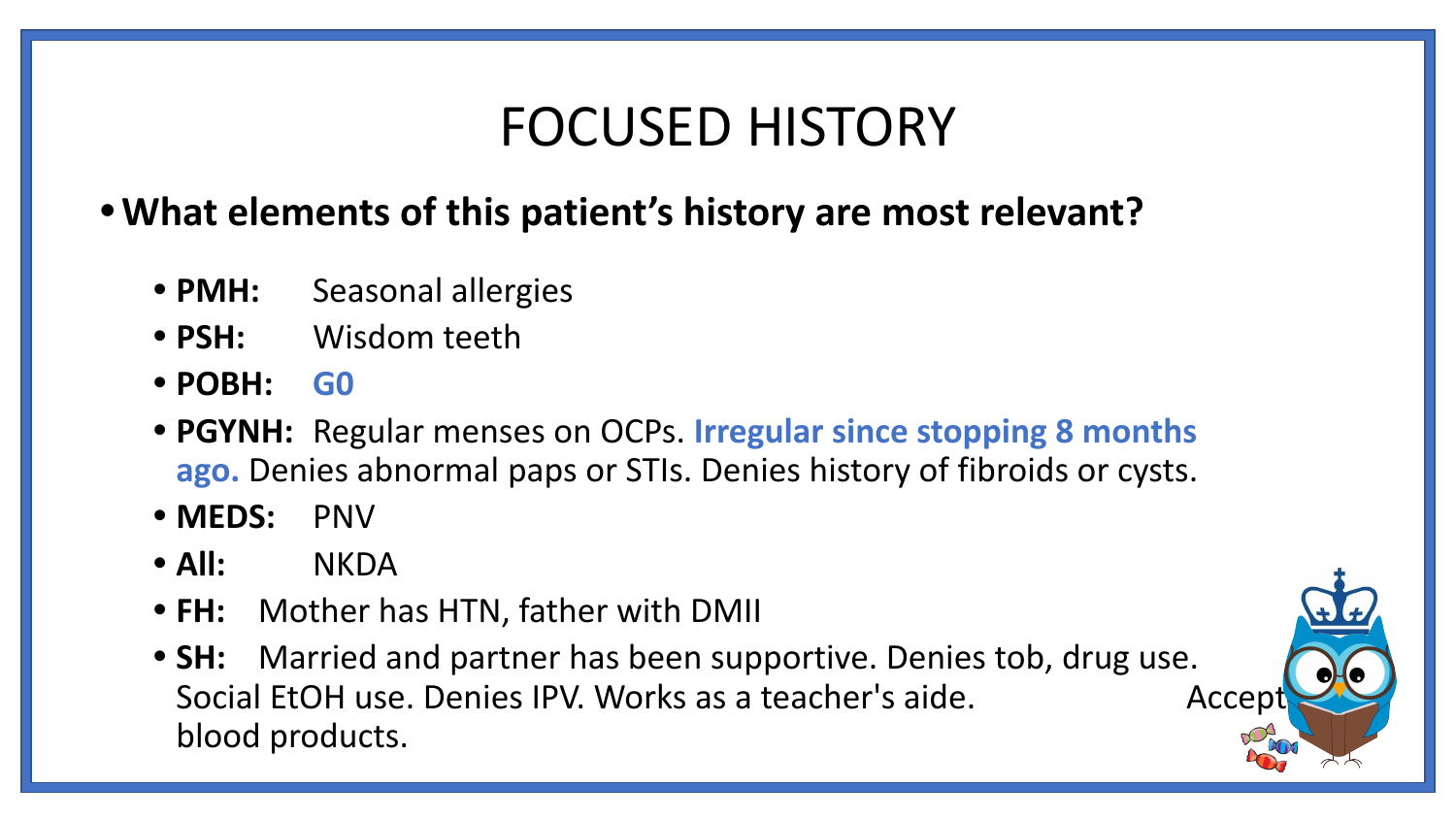## PERTINENT PHYSICAL EXAM FINDINGS

### **What elements of this patient's physical exam are most relevant?**

#### **VSS:** BP: 130/88, HR: 88, **BMI: 31**

- **• General:** Well-appearing woman, VSS
- **• HEET:** Normal neuro exam, **no thyromegaly, some dark hair along upper lip**
- **• Skin:** No rashes, **some acne on chin, and upper chest. Darkening of skin along upper back and neck**
- **• CV:** RRR
- **• Pulm:** CTAB
- **• Breasts:** Examined in 2 positions, no visible or palpable lesions, no skin dimpling or retractions, no nipple discharge
- **• Abd:** Soft, non-tender, no palpable masses
- **Pelvic:** Normal external genitalia, physiologic discharge, no blood in vaul cervix, no lesions
- **• BME:** AV, mobile, small uterus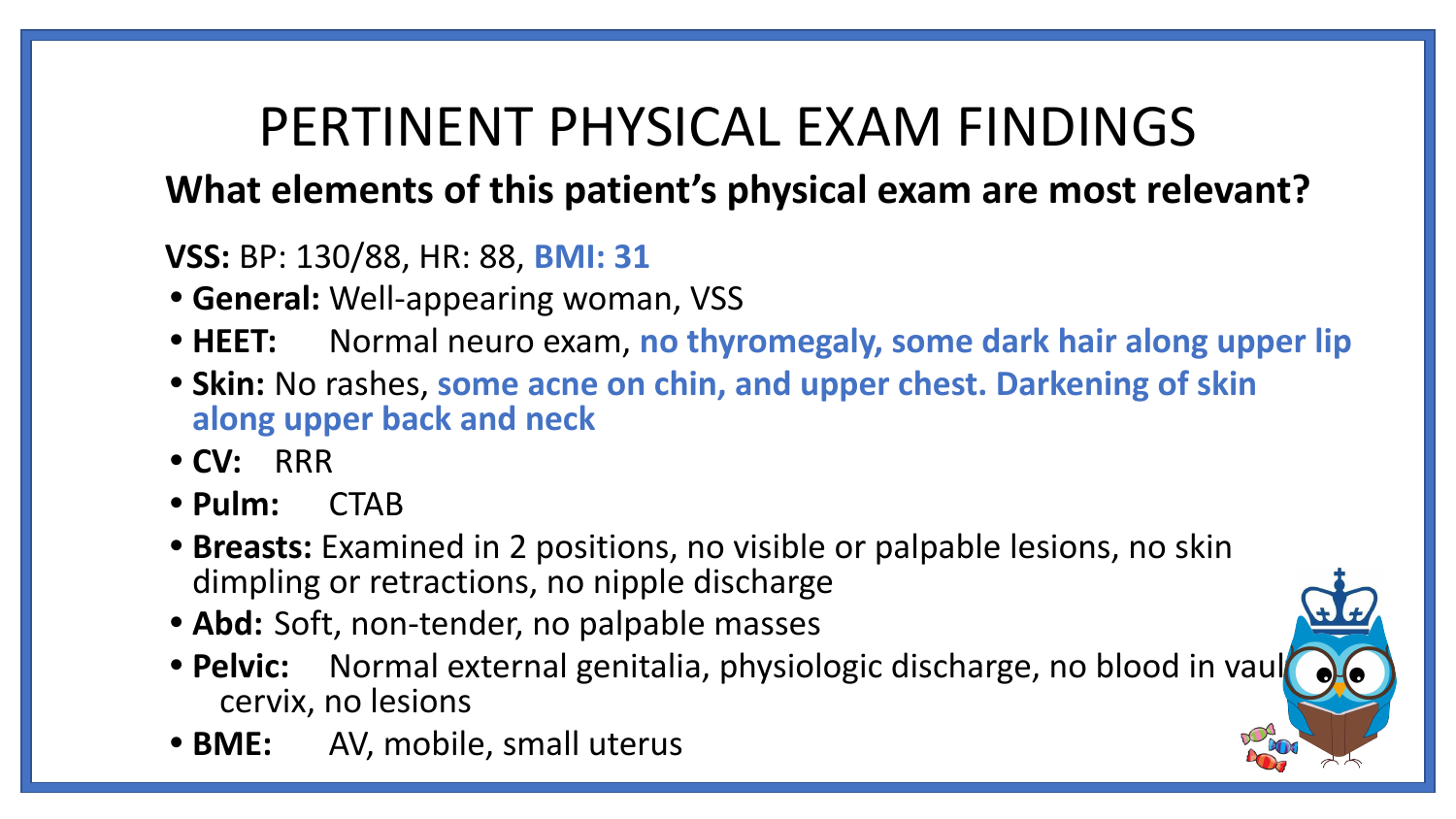### INFERTILITY

### **What is the definition of infertility?**

- Failure to achieve pregnancy within **12 months** of unprotected intercourse or donor insemination in **women under 35**
- •OR **6 months for women over 35**

#### **How common is it?**

•Impacts **15%** of couples

**What percent is attributed to the male factor? • 40-50%**

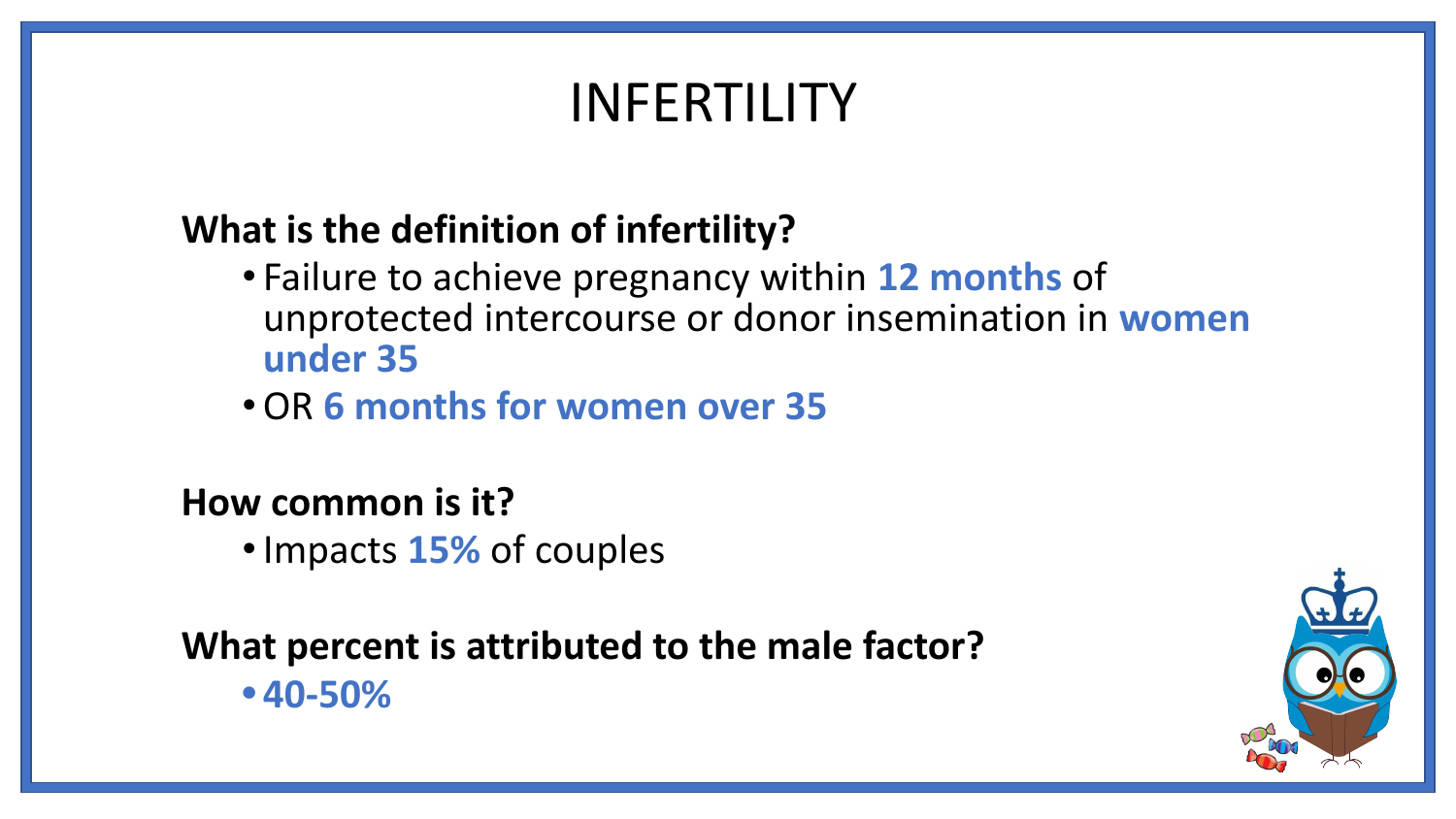### IMMEDIATE EVALUATION

- **•What are the conditions that should prompt an immediate evaluation to be undertaken?**
	- •Oligomenorrhea or amenorrhea
	- Known or suspected uterine, tubal or peritoneal disease
	- Stage III or stage IV endometriosis
	- Known or suspected male factor infertility

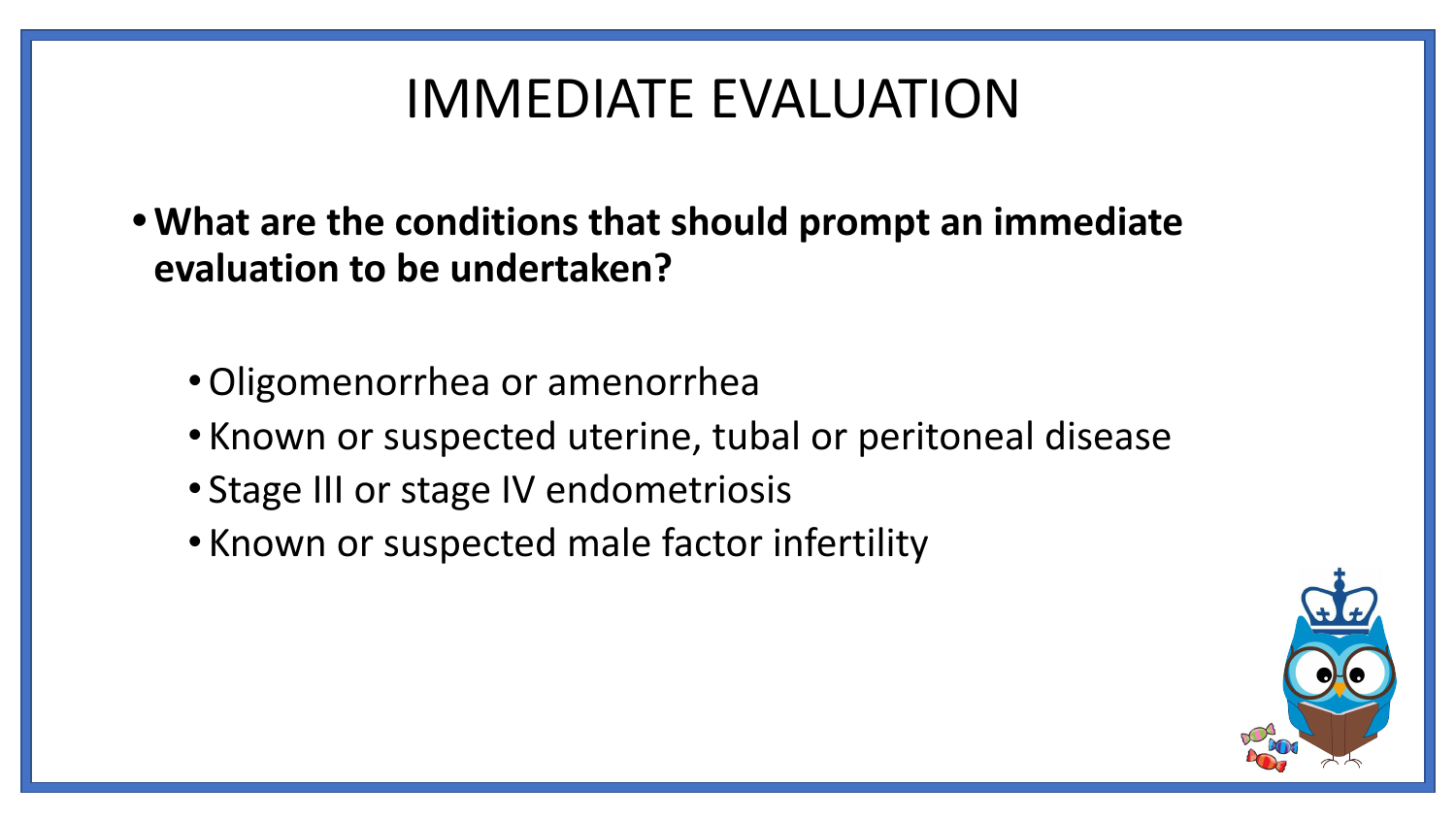### FIRST STEPS

#### Table 1. Basic Infertility Evaluation

| <b>Female</b>                                        |                               |                                                                                                                                                                    |
|------------------------------------------------------|-------------------------------|--------------------------------------------------------------------------------------------------------------------------------------------------------------------|
| History                                              |                               |                                                                                                                                                                    |
| Physical                                             |                               |                                                                                                                                                                    |
| Prepregnancy evaluation*                             |                               |                                                                                                                                                                    |
| Additional evaluation for etiology of<br>infertility | Diminished ovarian<br>reserve | • Antimüllerian hormone or basal follicle-stimulating hormone plus<br>estradiol<br>• Transvaginal ultrasonography with antral follicle count                       |
|                                                      | Ovulatory dysfunction         | Ovulatory function test (eg, serum progesterone measurement)                                                                                                       |
|                                                      | Tubal factor                  | • Hysterosalpingography<br>• Hysterosalpingo-contrast sonography                                                                                                   |
|                                                      | Uterine factor                | • Transvaginal ultrasonography<br>• Sonohysterography<br>• Hysteroscopy<br>• Hysterosalpingography                                                                 |
|                                                      |                               | <b>IVIGIG</b>                                                                                                                                                      |
| History                                              |                               |                                                                                                                                                                    |
| Semen analysis                                       |                               |                                                                                                                                                                    |
| Gynecologists Obstet Gynecol 2019:133:e78-89         |                               | See the following document for guidance on prepregnancy evaluation: Prepregnancy counseling. ACOG Committee Opinion No. 762. American College of Obstetricians and |

https://www.acog.org/clinical/clinical-guidance/committee-opinion/articles/2019/06/infertility-workup-for-the-womens-health-specialist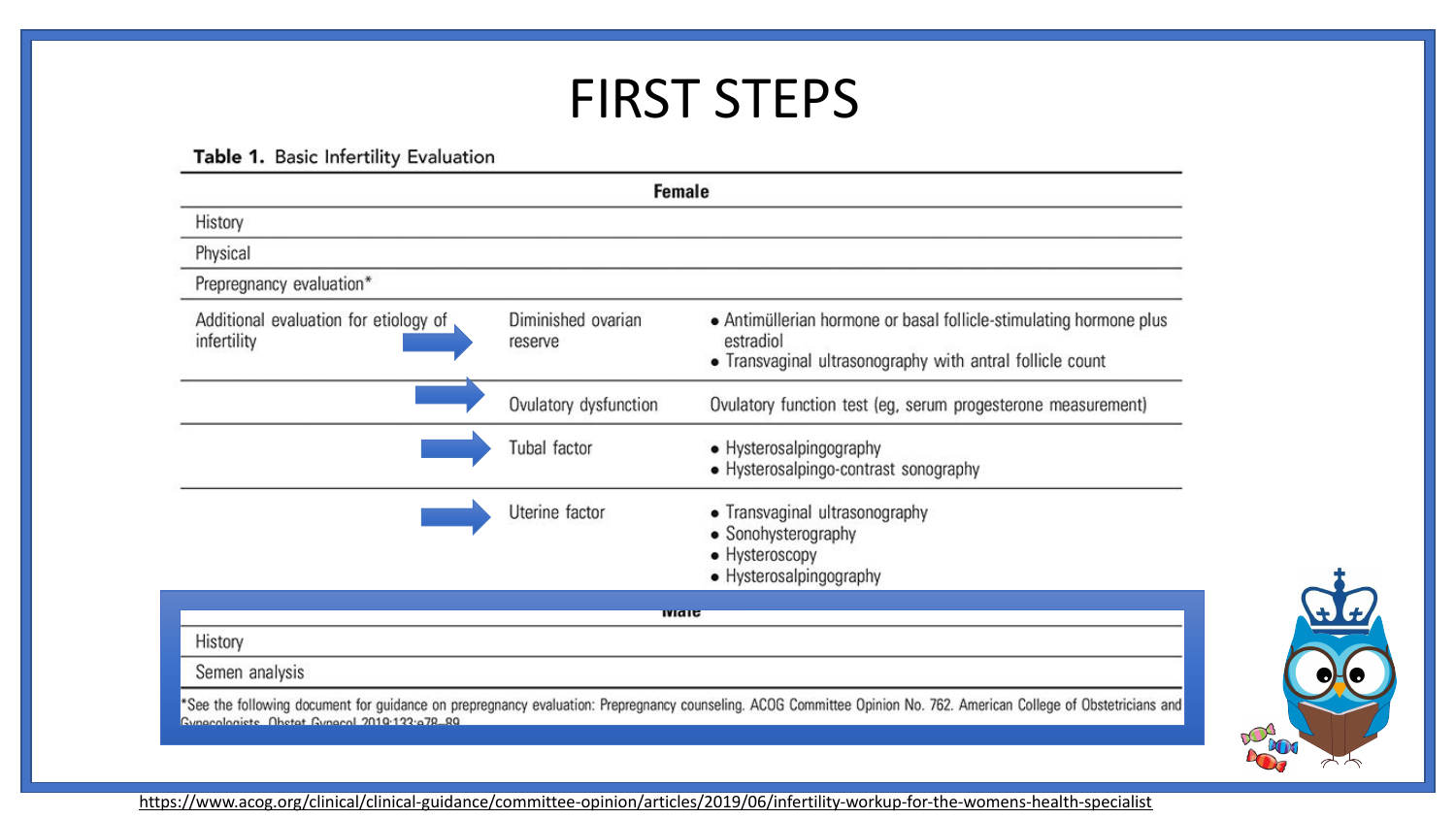### INITIAL EVALUATION- HISTORY

#### **What history should be obtained from any patient presenting with infertility ?**

- Duration of infertility, and any previous evaluations
- Menstrual history, including signs of ovulation
- Pregnancy history including terminations
- Previous methods of contraceptives used
- Intercourse frequency and any sexual dysfunction
- Past surgical history
- Past GYN history including STDs, endometriosis, fibroids
- Complete review of medical history
- Current meds, supplement usage, and environmental exposures
- Drug, tobacco, or alcohol use
- Family history of infertility, early menopause, developmental delay or birth defects

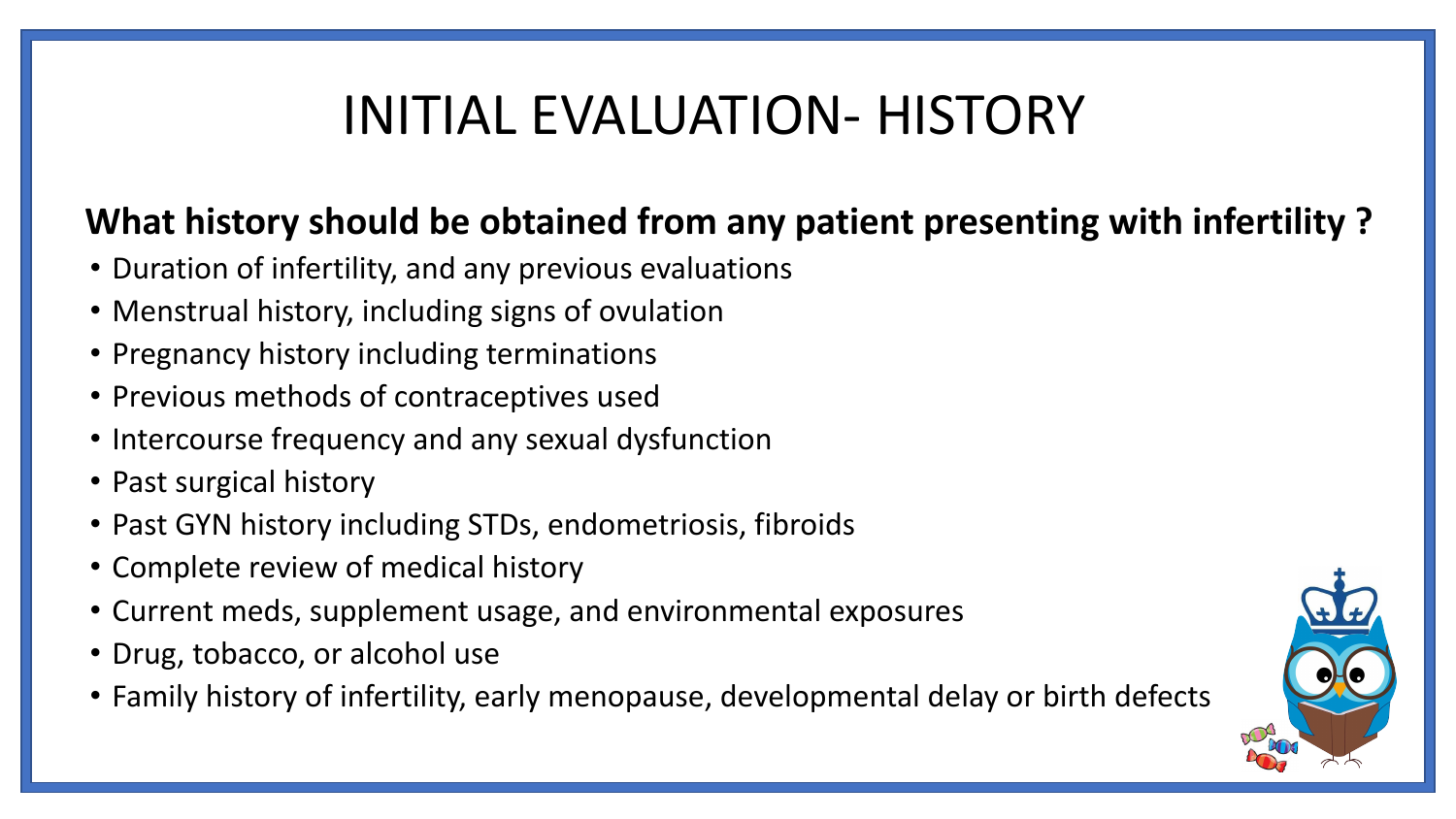### INITIAL EVALUATION- PHYSICAL

**What are key findings in the physical exam when evaluating a patient with infertility ?**

- BMI, BP
- Thyroid enlargement, tenderness or nodules
- Breast secretions
- Signs of androgen excess (hirsuitism, acne, acanthosis nigricans)
- Vaginal or cervical abnormalities (discharge, anatomical abnormalities)
- Uterine abnormalities (absence of uterus, bulky from fibroids, tenderness, retroverted)
- Adnexal or cul-de-sac masses or tenderness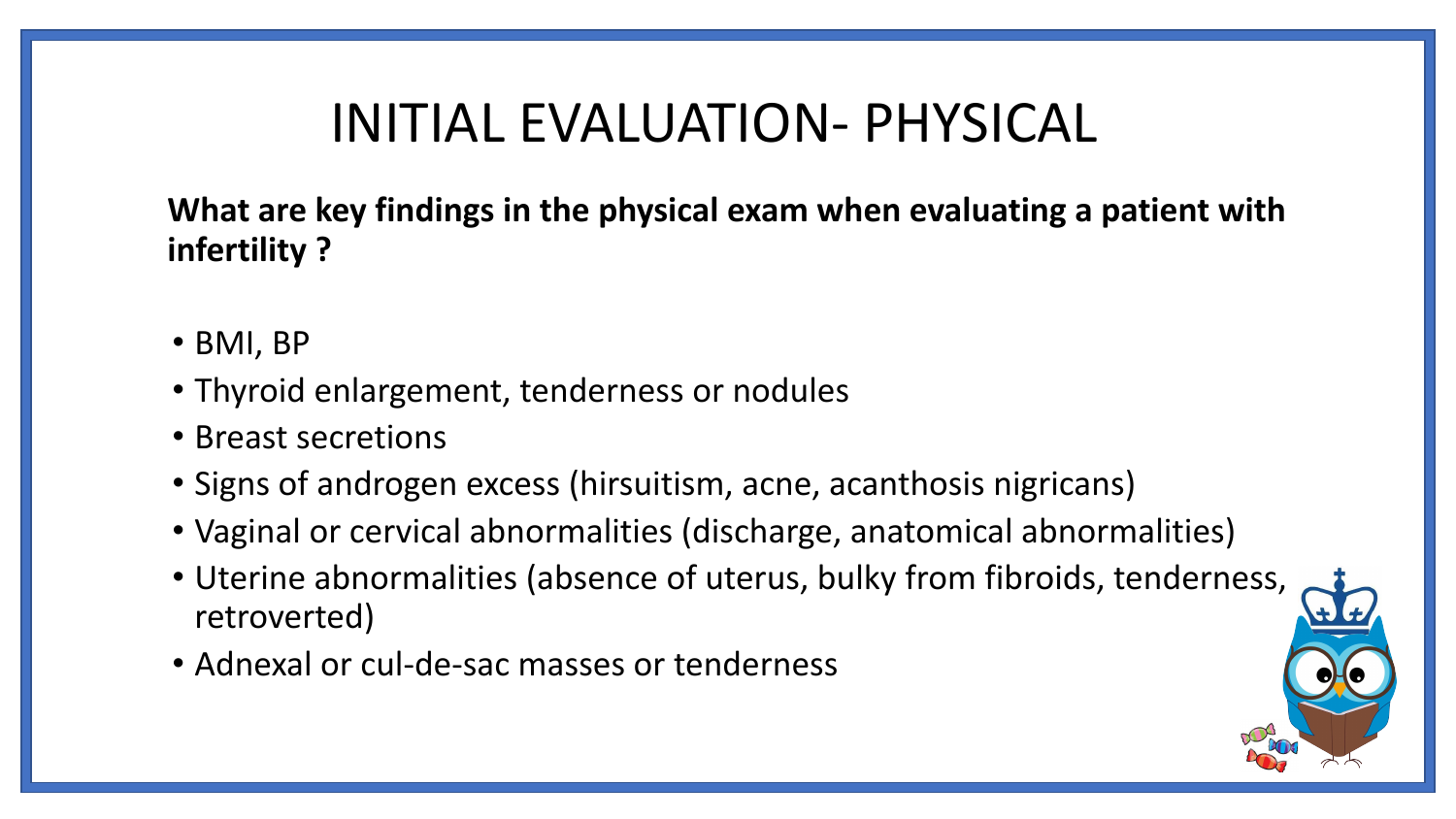### NEXT STEPS IN EVALUATION

- 1. Assess for **diminished ovarian reserve**. How?
	- $\bullet$  AMH  $<$ 1
	- •Antral follicle count <5-7
	- $\cdot$  FSH  $>10$

What are the causes of diminished ovarian reserve?

- •Age
- Primary ovarian insufficiency
	- Consider fragile X carrier screening to rule out FMR1 premutation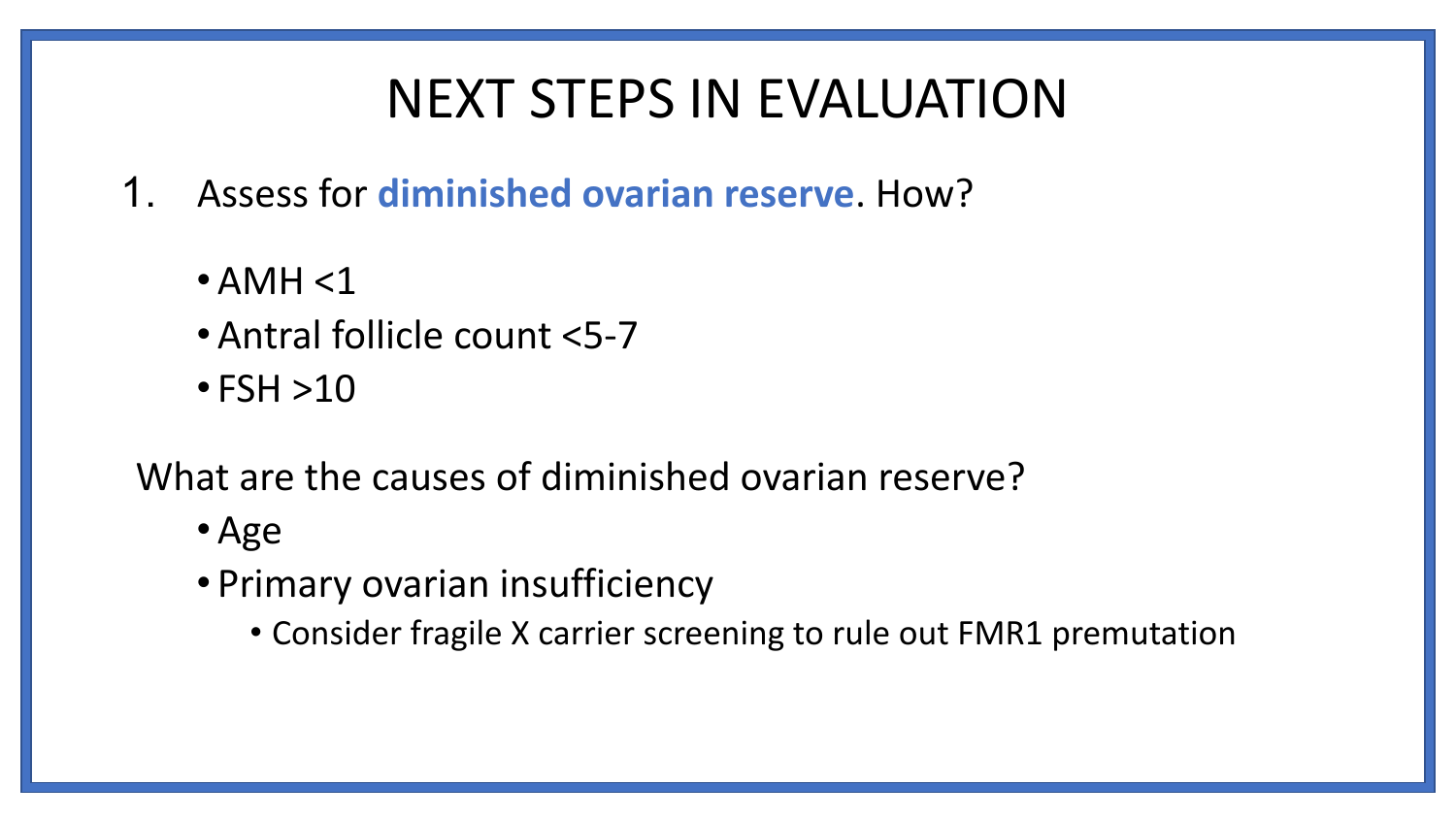### NEXT STEPS continued…

- 2. Assess for **ovulatory dysfunction**. How?
- Menstrual cycles outside of range of 25-35 days without moliminal symptoms.
	- Up to 1/3 of women with normal menses are anovulatory
- Confirm ovulation with:
	- Midluteal progesterone level > 3
	- Or: positive LH tests, biphasic body temperature or cervical mucus changes
- What are the causes of ovulatory dysfunction?
	- PCOS $\Box$  rule out with Rotterdam criteria
	- Obesity
	- Hypothalamic dysfunction  $\Box$  TFTs
	- Hyperprolactinemia  $\Box$  prolactin level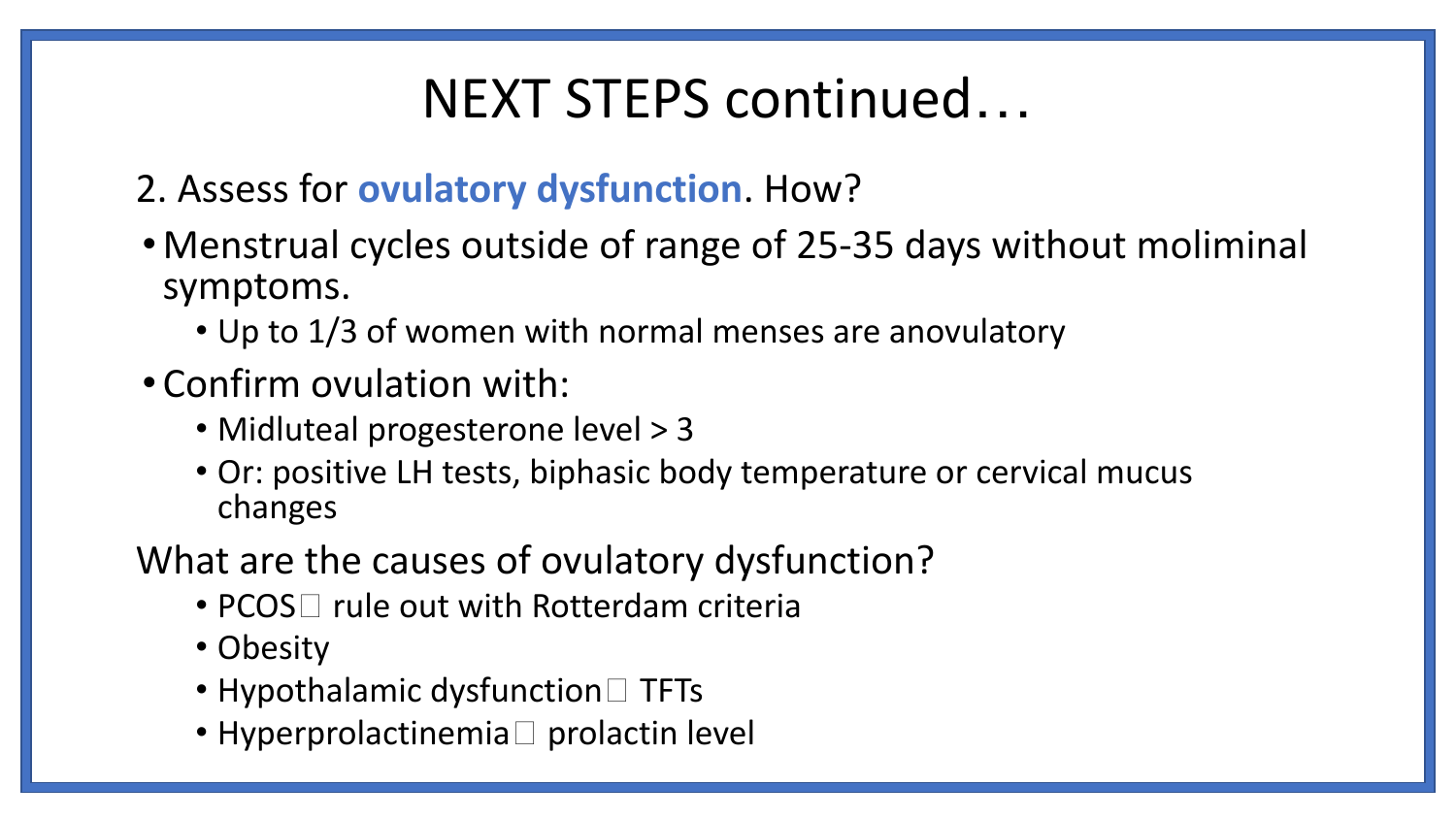### NEXT STEPS continued…

3. Assess for **tubal factor**. How?

• HSG

What are the causes of tubal factor infertility?

• PID

- Prior ectopic pregnancy
- Prior tubal surgery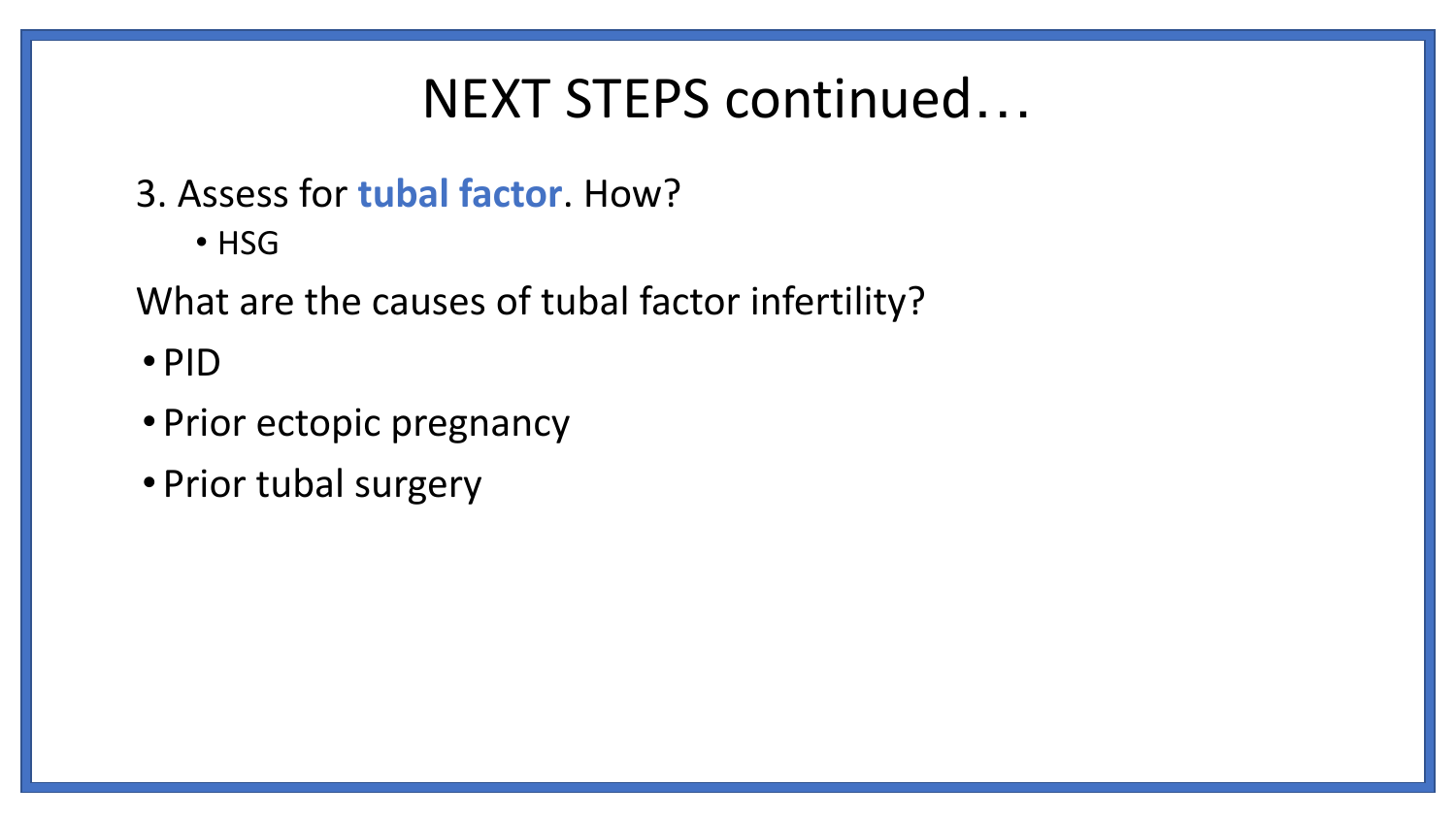### NEXT STEPS continued…

#### 4. Assess for **uterine factor**. How?

- TVUS and SIS
- Rarely MRI for surgical planning in setting of fibroids or Mullerian abnormalities
- Hysteroscopy

What are the causes of uterine factor infertility?

- Endometrial polyps
- Synechiae
- Mullerian anomalies
- Cavity distorting myomas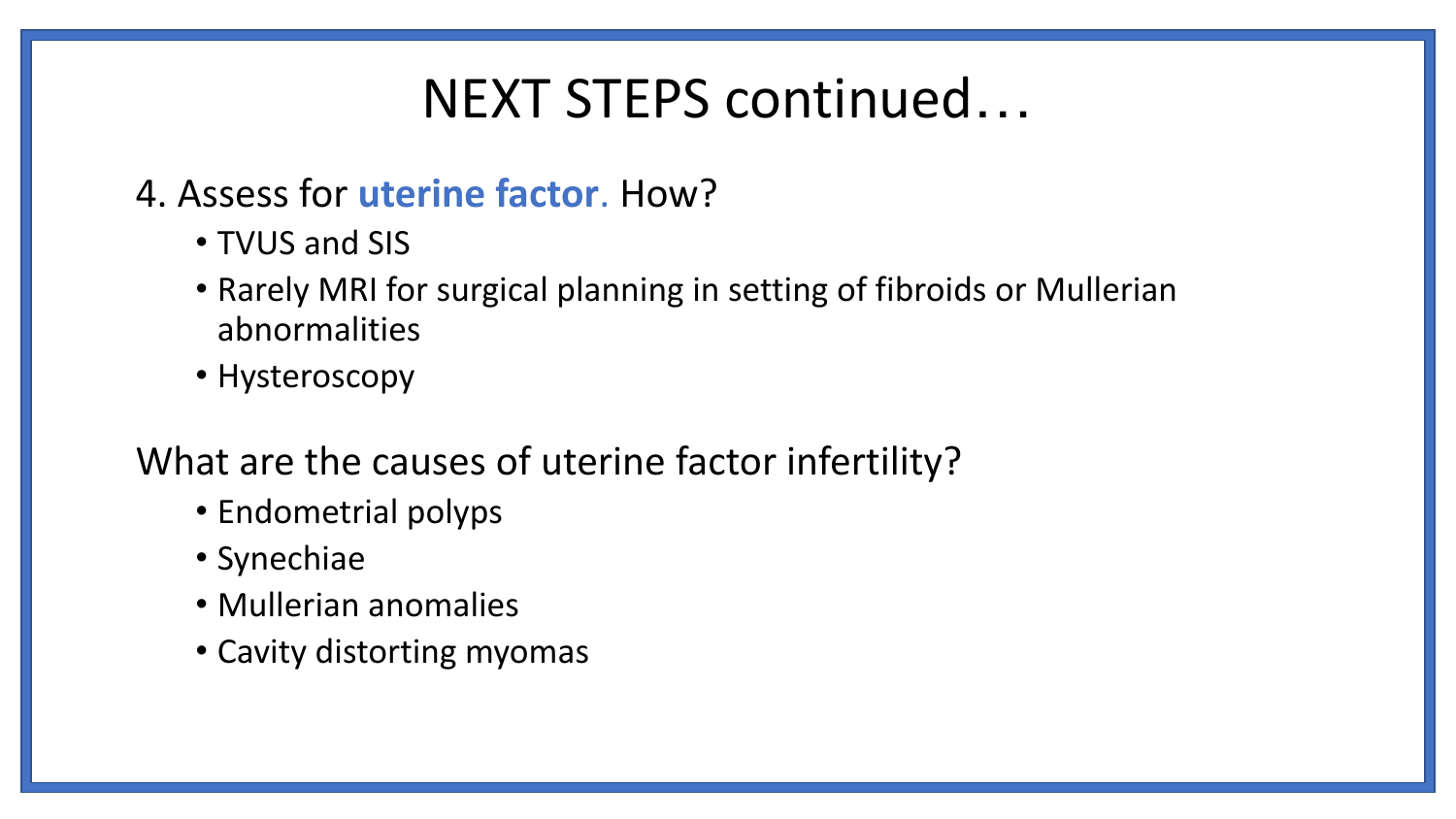| <b>Parameter (Units)</b>                           | Reference Value (Lower Limits, 5th Centile)                                                                                                                                                                                                                        |  |
|----------------------------------------------------|--------------------------------------------------------------------------------------------------------------------------------------------------------------------------------------------------------------------------------------------------------------------|--|
| Semen volume (mL)                                  | 1.5                                                                                                                                                                                                                                                                |  |
| рH                                                 | $\geq 7.2$                                                                                                                                                                                                                                                         |  |
| Sperm concentration (10 <sup>6</sup> per mL)       | 15                                                                                                                                                                                                                                                                 |  |
| Total sperm number (10 <sup>6</sup> per ejaculate) | 39                                                                                                                                                                                                                                                                 |  |
| Total motility (%)                                 | 40                                                                                                                                                                                                                                                                 |  |
| Progressive motility (PR, %)                       | 32                                                                                                                                                                                                                                                                 |  |
| Sperm agglutination                                | Absent*                                                                                                                                                                                                                                                            |  |
| Sperm morphology (normal forms, %)                 | World Health Organization criteria: lower reference limit for normal forms is<br>4%<br>Tygerberg strict criteria: excellent prognosis (>14% morphologically normal<br>spermatozoa), good prognosis (4-14%) and poor prognosis ( $\langle 4\% \rangle$ <sup>†</sup> |  |

#### Table 2. The World Health Organization's Accepted Reference Values for Semen Analysis, 2010

\*Diagnostic evaluation of the infertile male: a committee opinion. Practice Committee of the American Society for Reproductive Medicine. Fertil Steril 2015;103:e18-25.

<sup>†</sup>Kruger TF, Acosta AA, Simmons KF, Swanson RJ, Matta JF, Oehninger S. Predictive value of abnormal sperm morphology in in vitro fertilization. Fertil Steril 1988;49:112-7.

Modified from WHO laboratory manual for the examination and processing of human semen. 5th ed, Appendix 1, p. 225, 2010. Available at: http://www.who.int/reproductivehealth/<br>publications/infertility/9789241547789/en/. Retr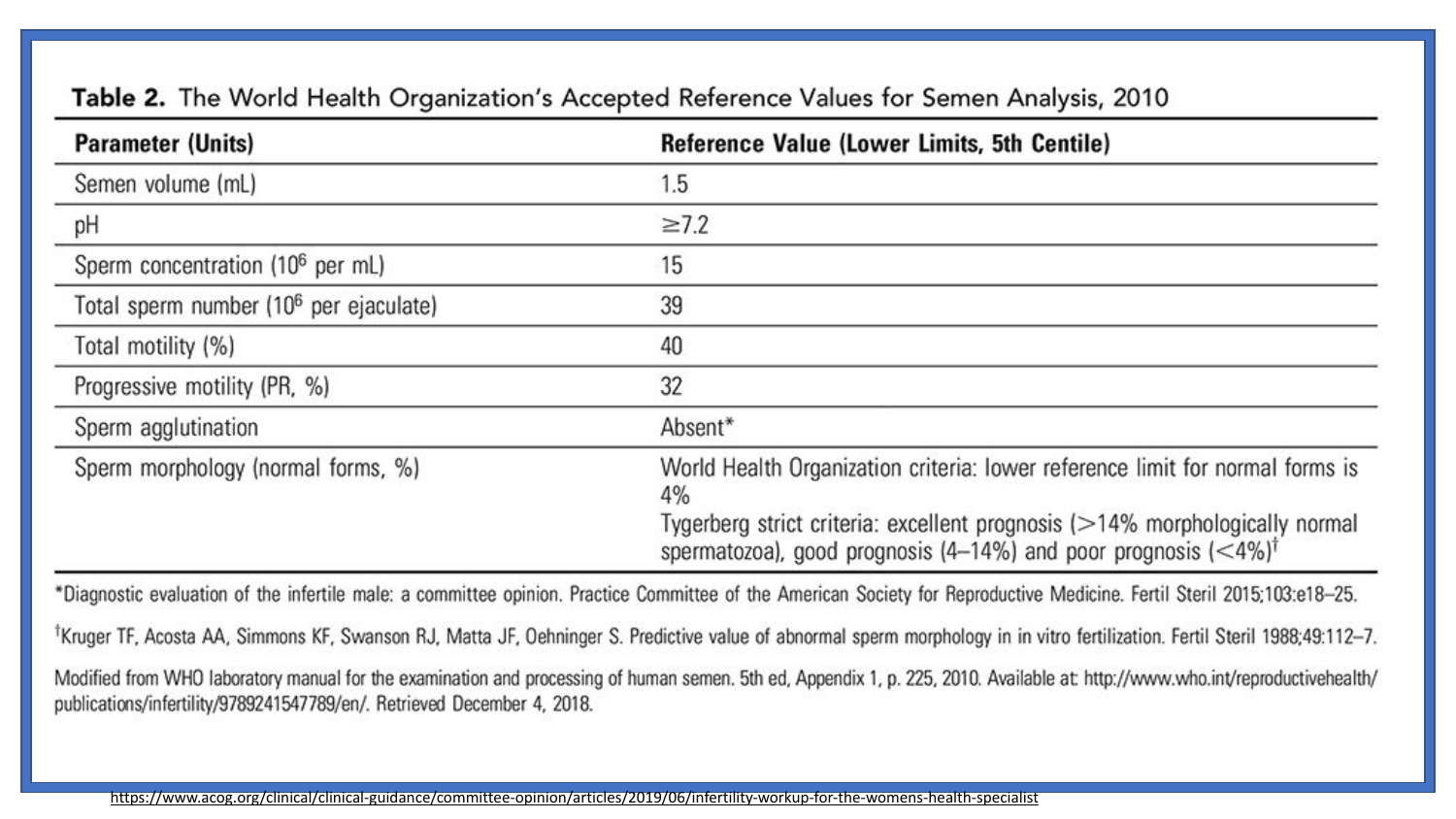### SOCIAL DETERMINANTS OF HEALTH

**Infertility is higher among African-American women, but this population is less likely to seek fertility treatment** 

**High costs of infertility services make them inaccessible to those with lower incomes**

**African-American women are more likely to have tubal or uterine factor infertility compared with Caucasians** 

**Black women have lower live birth rate per cycle than white women.**

**Communities of color have higher mistrust of the medical community, leading to impactful delays in seeking care for infertility treatmen**t.

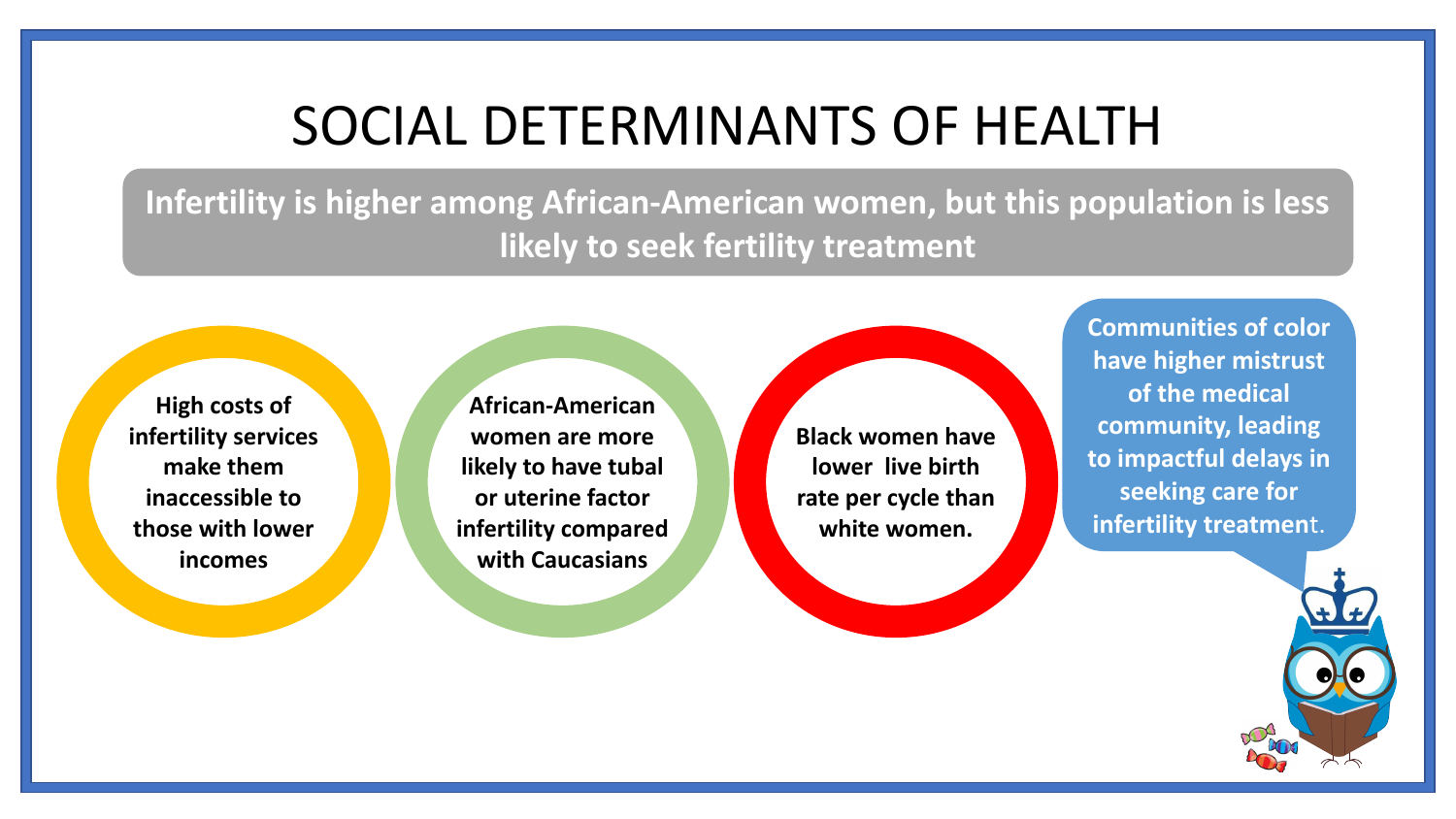### EPIC .PHRASE

#### **.BBonInfertilityEval**

Description: Infertility evaluation counseling

The patient was counseled that evaluation should be sought for failure to conceive within 12 months of unprotected intercourse for women under 35, or 6 months for women over 35, or in the setting of known conditions which can cause infertility. Given that male factor infertility contributes in 40-50% of cases, it was recommend that the partner undergo initial work-up and semen analysis. First steps in female factor evaluation were explained to the patient including obtaining baseline laboratory assessments, performing uterine cavity evaluation, and confirming tubal patency.

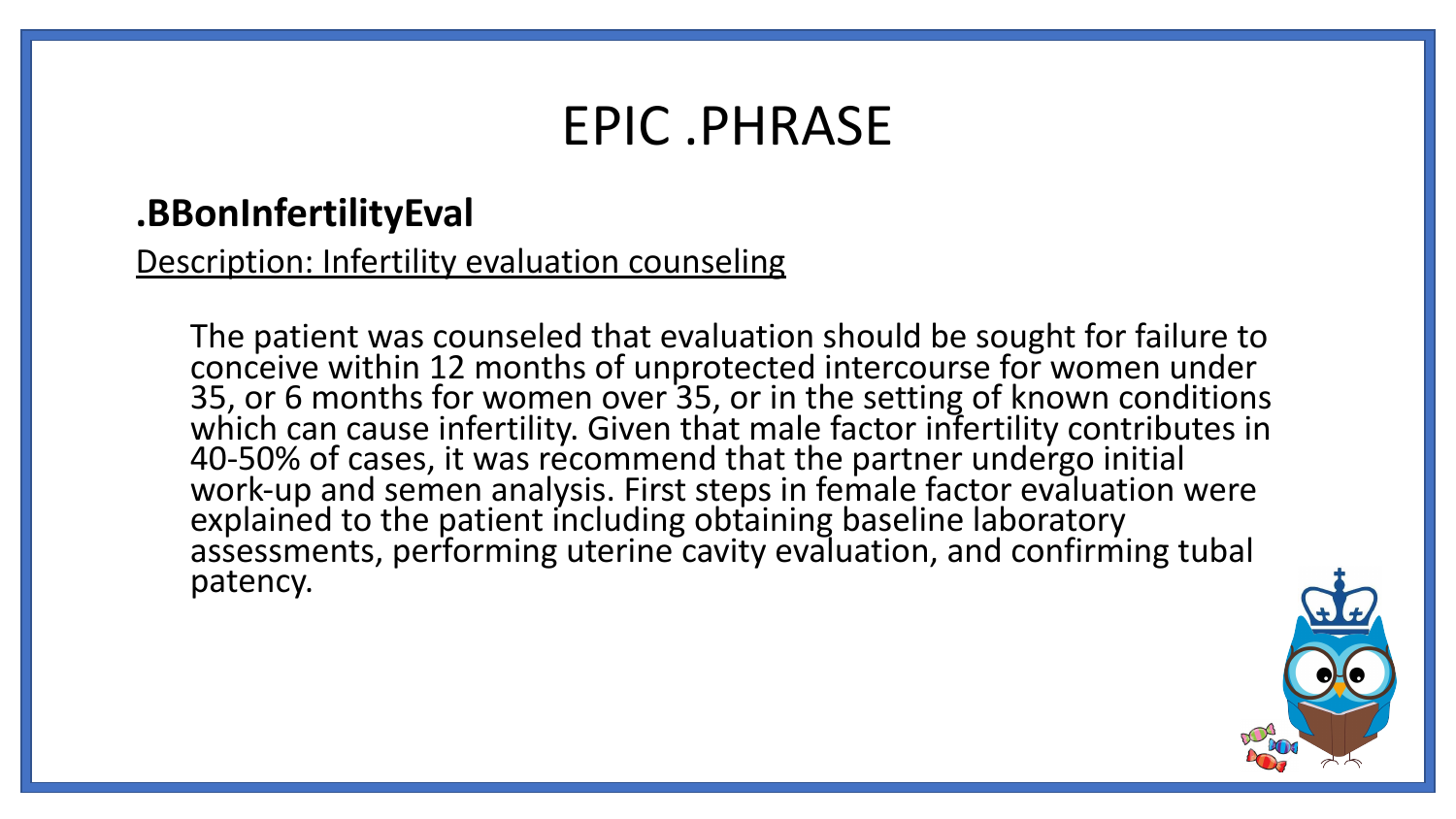### CODING AND BILLING

#### **•ICD-10 Code**

- **• Z31.69:** Advice for other general counseling and advice on procreation
- **•N97.9:** Female infertility, unspecified
- **• N46:** Male infertility, general